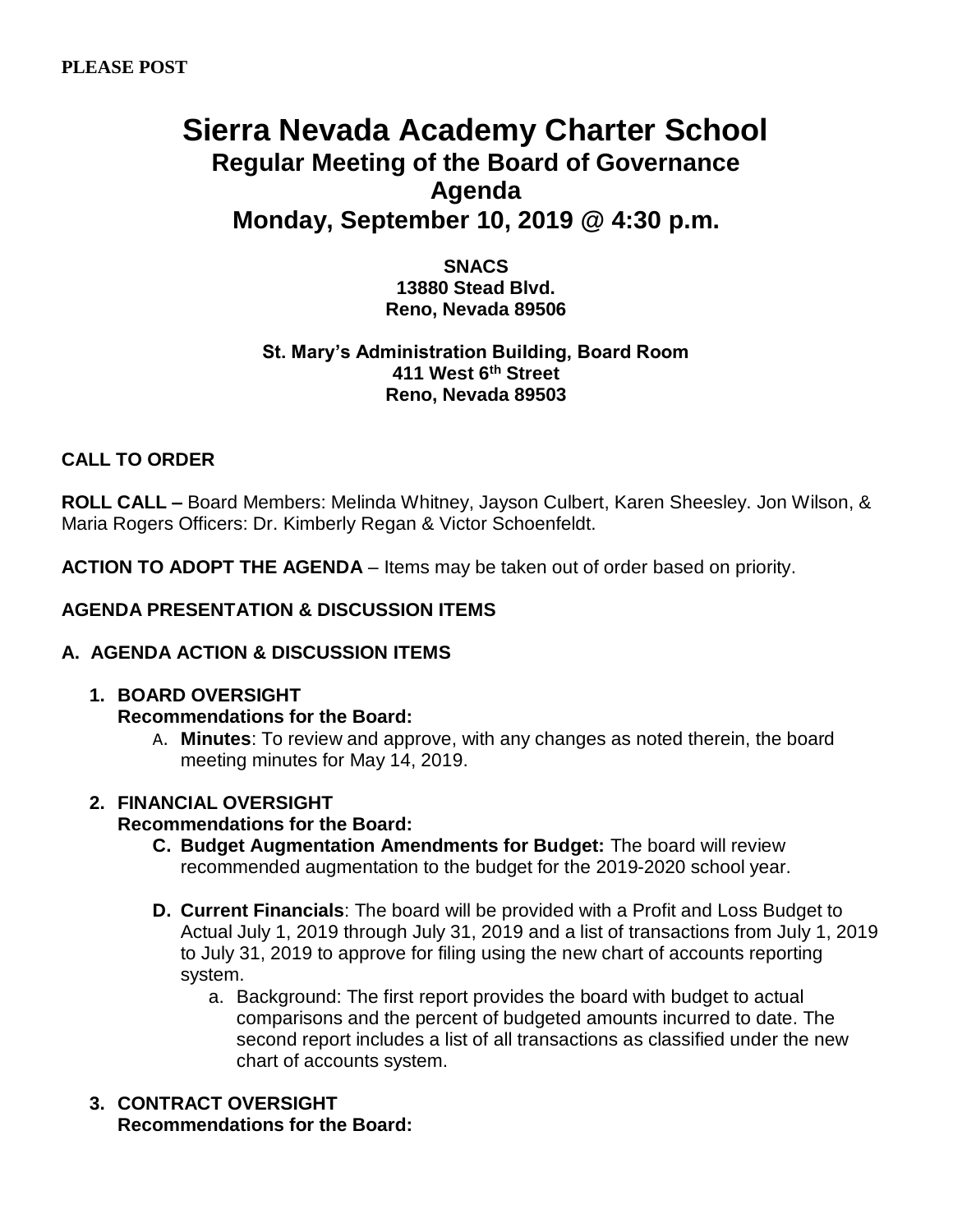- A. **Certified Employee Contracts**: To offer contracts for regular certified positions for the 2019-2020 as 1 year only positions for the school year pending enrollment and budget projections (see handout for listed personnel).
- B. **Admin Support: Mr. Walker** To review and approve Mr. Kaelob Walker (Regan) for the Fox Office Admin Support. Mr. Walker served part time in that capacity last year. The former employee resigned from SNACS and Mr. Walker volunteered to take over the position and support in other ways. Mr. Walker is working fulltime plus has worked overtime to support facilities and construction. Mr. Walker is recommended to be placed on salary with the other contracted 214-day admin support team members.
- C. **Professional Services:** To review and approve contracts related to nursing, special education (counseling, speech, nursing, and psychology), accounting, legal (construction attorney), general contractor consultant (Reyman Brothers), and other professional services for the 2019-2020 school year.
- D. **WCSD Nutrition Services Agreement**: The board will be presented with the WCSD Cooperative Agreement for Meal Service based on the program objectives for the Food Service and Nutrition Program for the 2019-2020 school year.
- E. **Bus Donation and Maintenance:** To be provided with an update on the use of the school bus to transport students to and from school from designated locations and between the Fox and Stead buildings.

**Facilities:** To provide the board with an overview of activities related to the Stead and Fox sites including, but not limited to:

- **C. Western Alliance Bank:** to review the status of the loan revision, and loan therein.
- **D. Bond Update:** To update information regarding the bond process.
- **E. The Red Hook:** To review progress with Red Hook as the project developer and/or potential investor for the Fox site.
- **F. Fox Campus:** To updated on the Fox campus including site work and portables. The discussion may include review, and approvals with the Fox project, phases therein, the loan, construction, timeline, legal options, project manager options, developer updates, enrollment and financial projections, construction budget reviews, and construction budget shortfall, and project compliance with the bank requirements, City, contractors/subcontractors, pending vendors, regarding the new building.
- A. **Portable Classroom Updates:** To be provided with updates associated to portable classrooms, sewer, site work, the City of Reno permits, as necessary for the approved mobile classrooms for the 2019-2020 school year.

## **4. POLICY OVERSIGHT**

- A. **Discipline Policy**  Annual plan for Progressive Discipline with updated behavior matrix, interventions, staffing students, procedures for refocus, reinforcing Success Plans.
- B. **School Improvement Plan** Annual plan for improvement with three main goals for 2019-2020 school year: to focus on literacy, math, and SEL (social emotional learning) within a high-quality classroom environment conducive for choice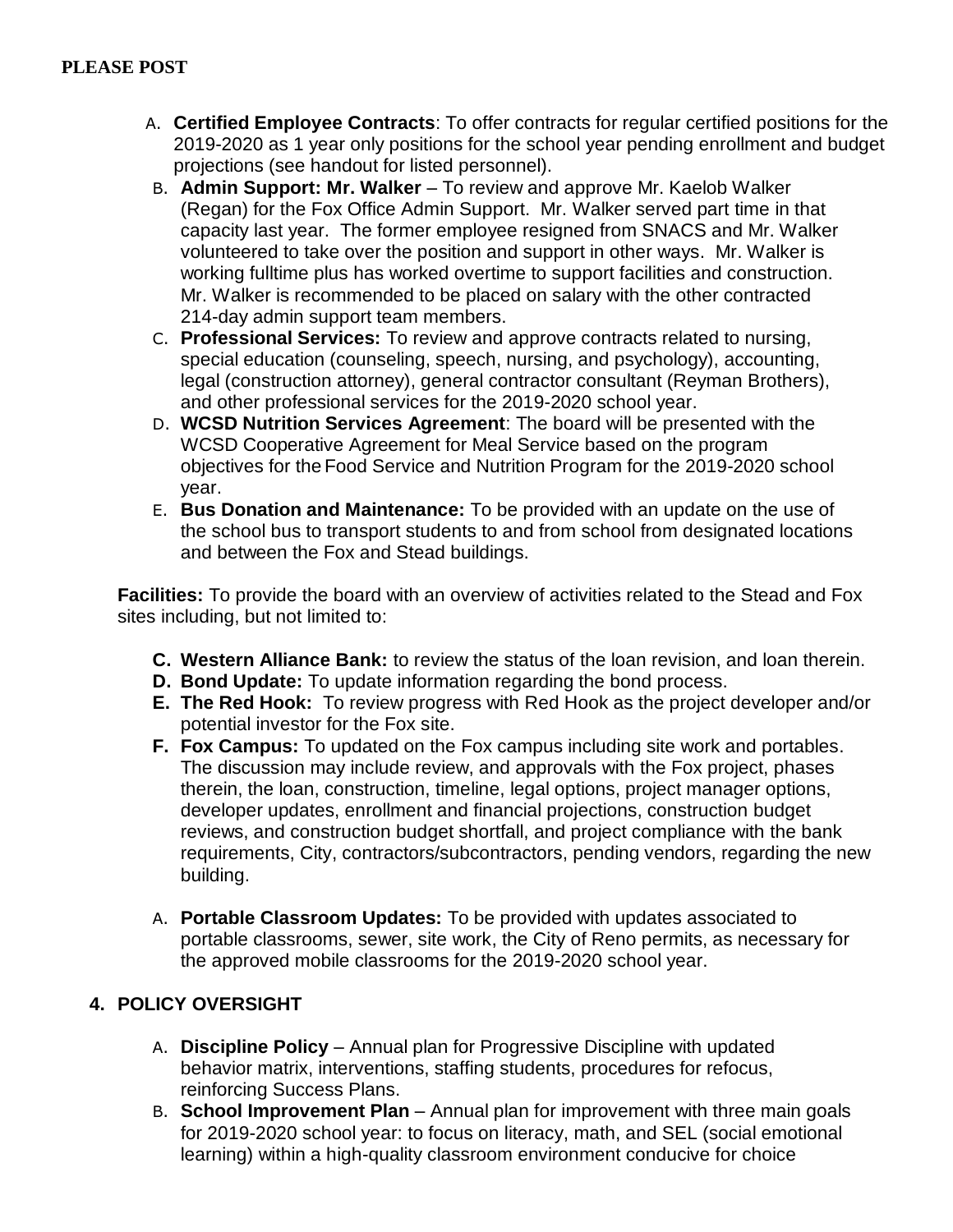PLAY-based centers, **teacher-led small-groups, small-group work assigned by the teacher, and 1:1/independent work targeting opportunities for growth as SBAC and Map data identify.** The model limits whole group instruction for increased student engagement, achievement, and growth.

C. **The Sunshine Policy**: New legislation requires charter schools and districts to adopt policies regarding the use of sunscreen, available shade, and permissible sun attire. SNACS admin has adapted the WCSD Sun Policy to fit the needs of the SNACS Community.

### **5. BOARD OVERSIGHT**

### **Recommendations for the Board:**

A. **Personnel: Administrator Evaluations**: The Board of Governance meets annually to evaluate the performance of the school administrators in accordance with NRS 391.312(2). The Board will review and evaluate the administrators based on the 2018-2019 school year. **Background:** Per NRS 391.3127(2), the Board of Governance is responsible to conduct a yearly evaluation of each administrator in writing at least once per year. The board will review and finalize the evaluations to determine the "satisfactory" rating. Per NRS 391.3127(2) for Dr. Kimberly Regan and Mr. Victor Schoenfeldt.

The SNACS Board of Governance convenes to discuss and evaluate the administrators in written form per NRS 391.312(2). The board will reconvene to approve the final evaluations for administrators as designated in NRS 391.312(2).

### **6. NEW BUSINESS – To consider any new business as necessary.**

#### **Discussion:**

### **A. Chief Executive Officer Discussion –**

- **B. Chief Education Officer Discussion -**
- 1. **PUBLIC COMMENT** Comments from the public are invited at this time on topics not specifically addressed elsewhere in the agenda. A "Citizen's Request to Speak" card should be filled out and submitted to the Board President before speaking during the Public Comment section. The Board is precluded from discussing or acting on items raised by Public Comment, which are not already on the agenda.

### **BOARD REPORTS/REQUESTS** (Information Only/No Action)

Brief updates and notices from the Board regarding school activities, conferences, and/or action on requests by Board members for information or agenda items.

### **ANNOUNCEMENT OF MEETINGS**

The Board will meet at their regularly scheduled quarterly meeting on TBA.

**ADJOURNMENT** Members of the public who are disabled and require special accommodations or assistance at the meeting are requested to notify Dr. Kimberly Regan, Executive Director, in writing at 13880 Stead Blvd., Reno, Nevada 89506, or by calling (775) 677-4500 prior to the meeting date.